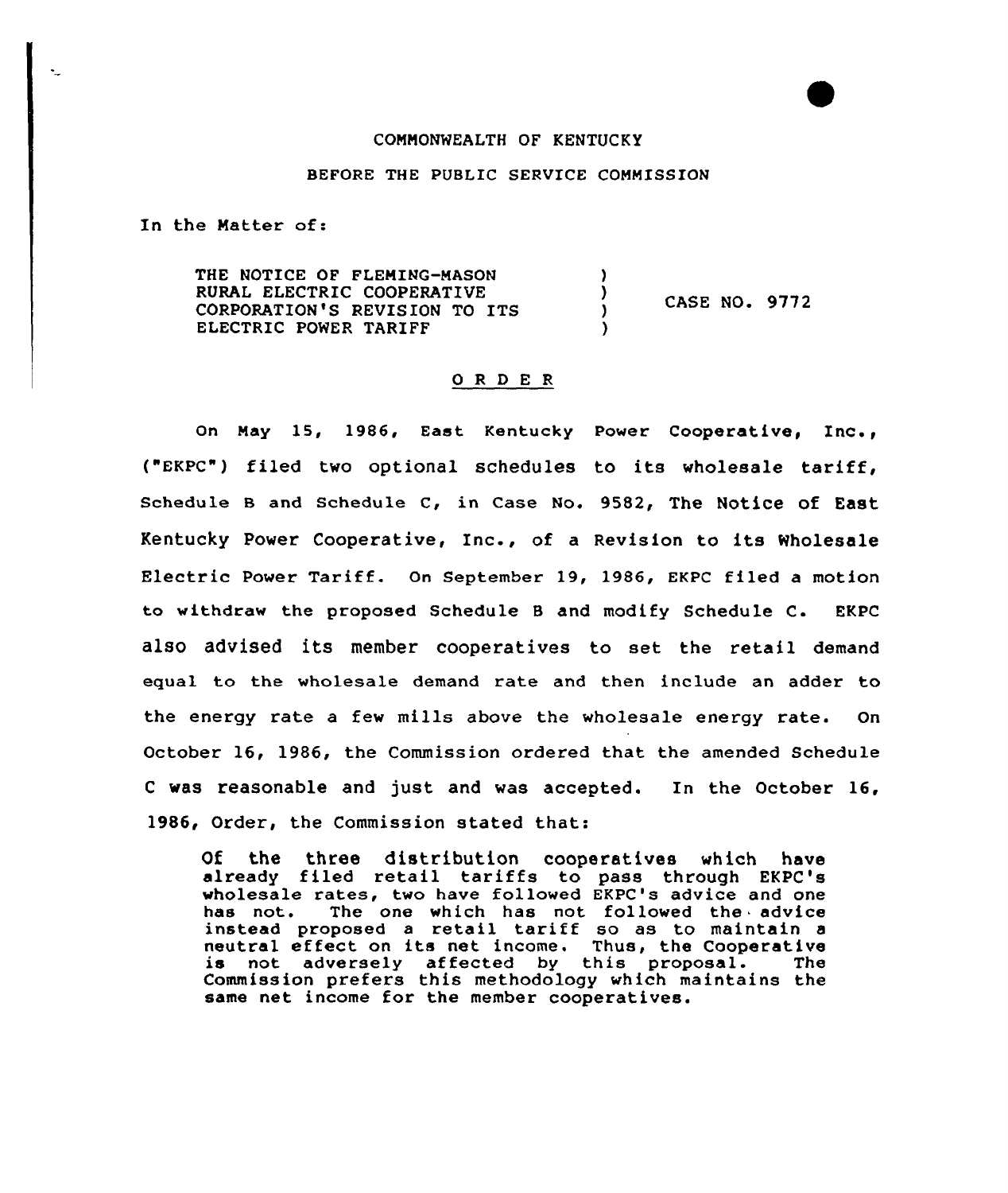On November 20, 1986, Fleming-Nasan Rural Electric Cooperative Corporation ( Fleming-Mason") filed its notice to revise existing tariffs Large General Service Schedule ("LGS") and Special Contracted Service — Dravo Lime Company and to add Large Industrial Rate Schedules LIS <sup>1</sup> through LIS <sup>6</sup> to its existing tariffs. The proposed revision to LGS would limit large general service to 112.5 KVA through 999 KVA. The proposed revision to Special Contracted Service - Dravo Lime Company would replace this individual tariff with propased Schedule LIS 3. The Company maintains that this change will have no effect on rates or operations because the rates are identical to those in the current individual tariff.

The purpose of the proposed new rate schedules is to provide equitable rates for prospective future industrial customers in Fleming-Nason's service area. The schedules would apply only to industrial customers with loads of 1,000 KW and more Fleming-Mason has one existing customer, Dravo Lime Company, that qualifies for the new schedules. Schedule LIS l is available for contracts with demands of 1,000 to 4,999 KW. LIS 1 rates track EKPC wholesale rate Schedule A rates with a \$535 per month custamer charge and an 8 mill adder to the energy charge. Schedule LIS <sup>2</sup> is available for contracts with demands of 5,000 to 9,999 KM. LTS <sup>2</sup> rates track EKPC wholesale rate Schedule <sup>A</sup> rates with a  $$1,069$  per month customer charge and a 5 mill adder to the energy charge. Schedule LIS 3 is available for contracts with demands of 10,000 KW and over. LIS 3 rates are the same as existing Special Contracted Service — Dravo Lime Company rates

 $-2-$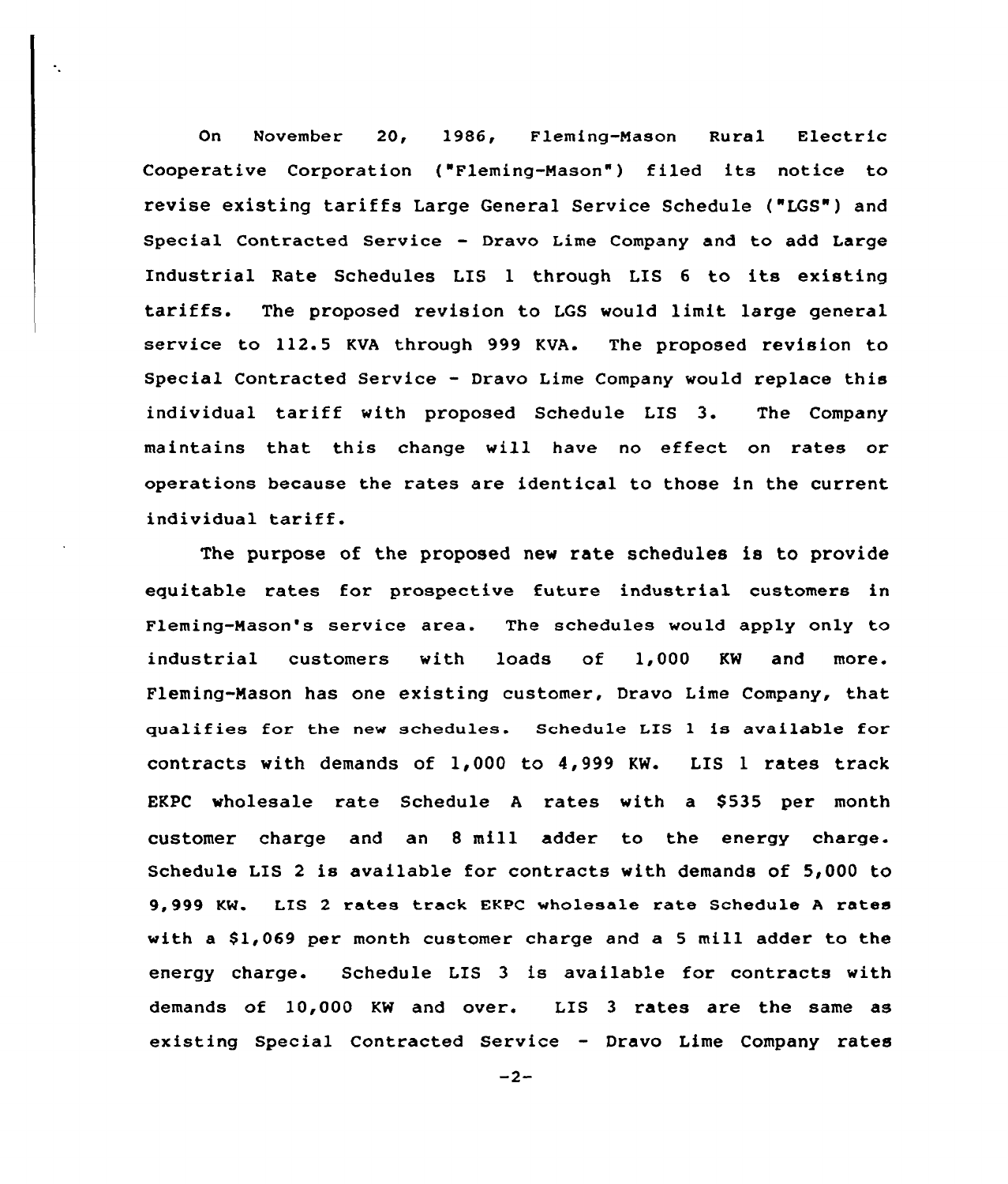with a \$798.33 per month customer charge and a 3.124 cent per KWH energy charge. Schedule LIS <sup>4</sup> is available for contracts with demands of 1,000 to 4,999 KW that qualify for EKPC wholesale rate Schedule C. LIS <sup>4</sup> rates track EKPC wholesale rate Schedule <sup>C</sup> rates with a 8535 per month customer charge and an <sup>8</sup> mill adder to the energy charge. Schedule LIS <sup>5</sup> is available for contracts with demands of 5,000 to 9,999 KW that qualify for EKPC wholesale rate Schedule C. LIS 5 rates track EKPC wholesale rate Schedule <sup>C</sup> rates with a  $$1,069$  per month customer charge and a 5 mill adder to the energy charge. Schedule LIS <sup>6</sup> is available for contracts with demands of 10,000 KW and above that qualify for EKPC wholesale rate schedule C. LIS <sup>6</sup> rates track EKPC wholesale rate schedule C rates with a \$1,069 per month customer charge and a 3.25 mill adder to the energy charge.

The Commission, having considered the evidence of record and being advised, is of the opinion and finds that:

1. The revision of Schedule LGS and Special Contracted Service — Dravo Lime company is reasonable and just and should be accepted.

2. Fleming-Nason has no existing customers that qualify for proposed Schedules LIS <sup>1</sup> and 2. No cost support or analysis of qualifying customers was provided. These schedules do not pass through EKPC's wholesale rate Schedule C. The proposed schedules have not been shown to be reasonable and just and should be denied.

 $-3-$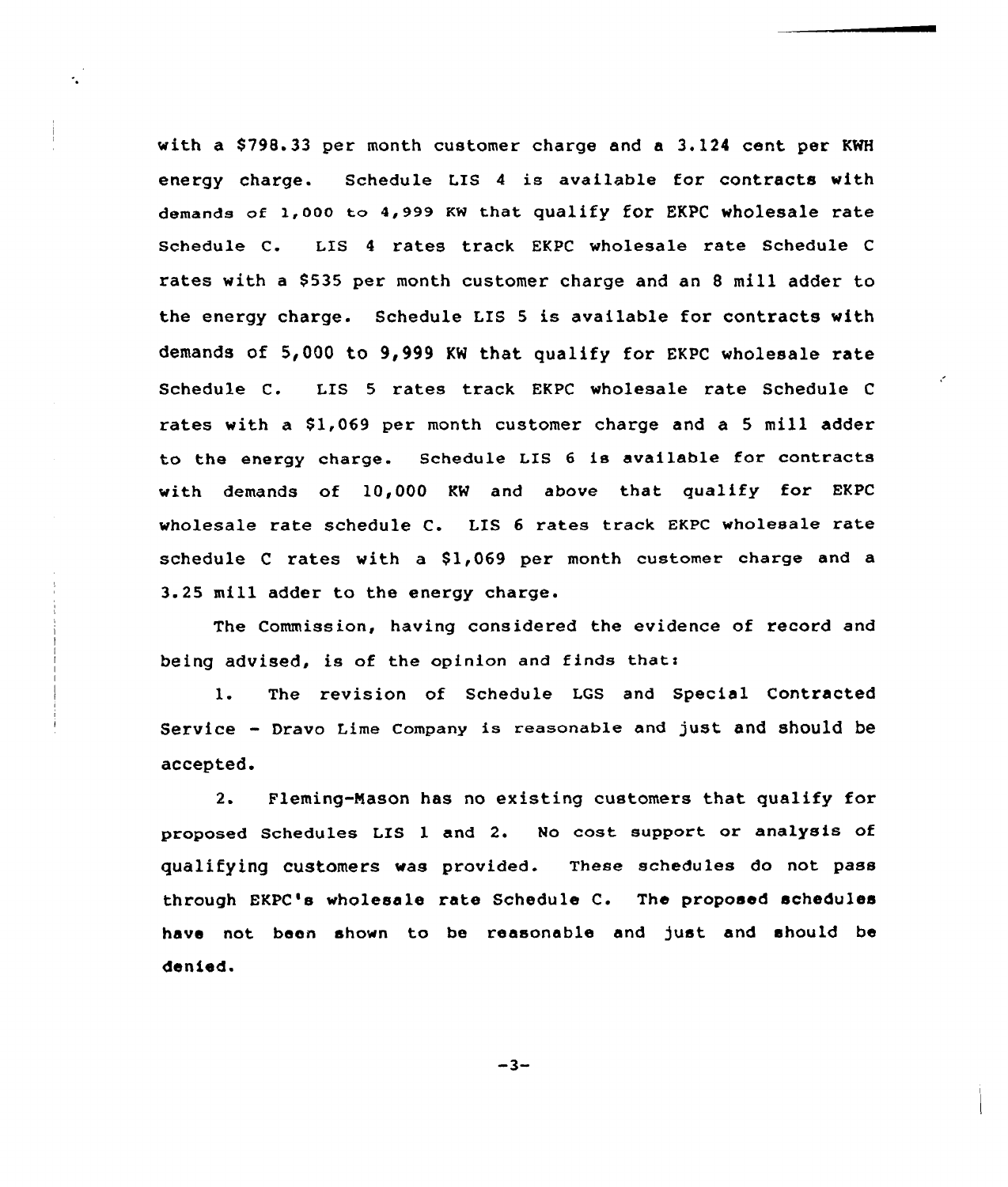3. Fleming-Nason has one existing customer, Dravo Lime Company, that qualifies for proposed Schedules LIS <sup>3</sup> and 6; none for LIS 4 or 5. No cost support or analysis of qualifying customers was provided for LIS <sup>4</sup> or 5. Cost support and analysis of the qualifying customer was provided for LIS 6. Schedules 4, <sup>5</sup> and 6 pass through EKPC's wholesale rate Schedule C. Schedule LIS <sup>3</sup> replicates existing rates. The proposed schedules are reasonable and just and should be accepted.

4. Acceptance of Schedules LIS <sup>3</sup> through <sup>6</sup> is <sup>a</sup> departure from the Commission's traditional rate-making objectives of costbased rates. Thus, Fleming-Nason should provide in October 1987 <sup>a</sup> report to the Commission which 1ists the customers served through Schedules 3, 4, <sup>5</sup> and 6, identifies whether they are existing, expanding or new customers, states the associated load of these customers and estimates the effect on Fleming-Mason's revenue and net income.

IT IS THEREFORE ORDERED that:

1. The revision of Schedule LGS and Special Contracted Service - Dravo Lime Company is reasonable and just and is accepted. Fleming-Mason shall file with the Commission <sup>a</sup> signed copy of these revised Schedules within <sup>20</sup> days of the date of this Order.

2. Fleming-Mason's rate Schedules LIS <sup>1</sup> and <sup>2</sup> have not been found to be reasonable and just and are hereby denied.

3. Fleming-Nason's rate Schedules LIS 3, 4, <sup>5</sup> and <sup>6</sup> have been found to be reasonable and just and are accepted. Fleming-Mason shall file with the Commission <sup>a</sup> signed copy of

 $-4-$